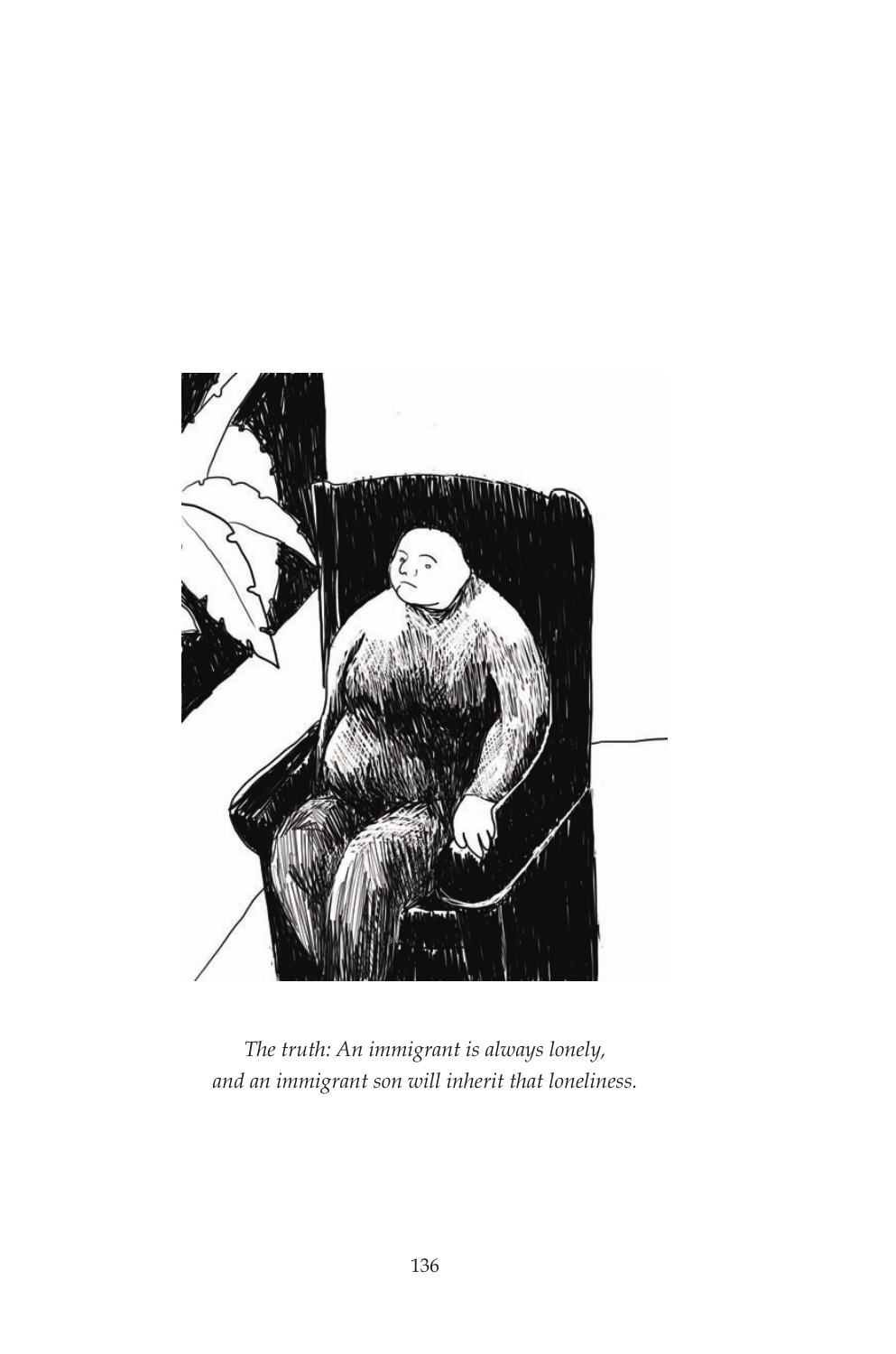# Abridged Immigrant Narrative

## **Immigrant on the Run**

He was quick. Years of running away from mad dogs in Ayutthaya. Years of playing ping-pong with swift-footed monks. Years in the Thai army.

Being small helped. A quarter of the size of the Polish and Irish he worked with, a sliver of their girth. This, however, he would not admit to because he talked big, chest puffed out like a preening rooster.

Roosters are hard to catch, he used to tell his son. When he was young, he chased them along the dusty road, zigzagging and leaping, stumbling and hugging his arms around air and feathers. Finally, he figured out the best way to catch something so erratic was to stay hidden until the last moment.

So when the INS chased the illegals through the steel factory in Chicago, he made himself smaller and hid in a locker until the big Polish and Irish men were caught. Standing and waiting in a locker was no different from outsmarting a rooster. Eventually, he would know when to jump out.

#### **Immigrant Love**

His mole attracted her. Some time in 1972.

Since her arrival in America, she rarely had the attention of men, except for the doctors she worked with, who complained of her broken English. She spent her time with her best friend, confiding hopes and dreams, homesickness and fears. What she did not tell her friend was that she yearned for a handsome man to take her out of the crumbling nurses' dorm and into a house where she could raise children. Her younger sister in Thailand was already had three kids. She sent photos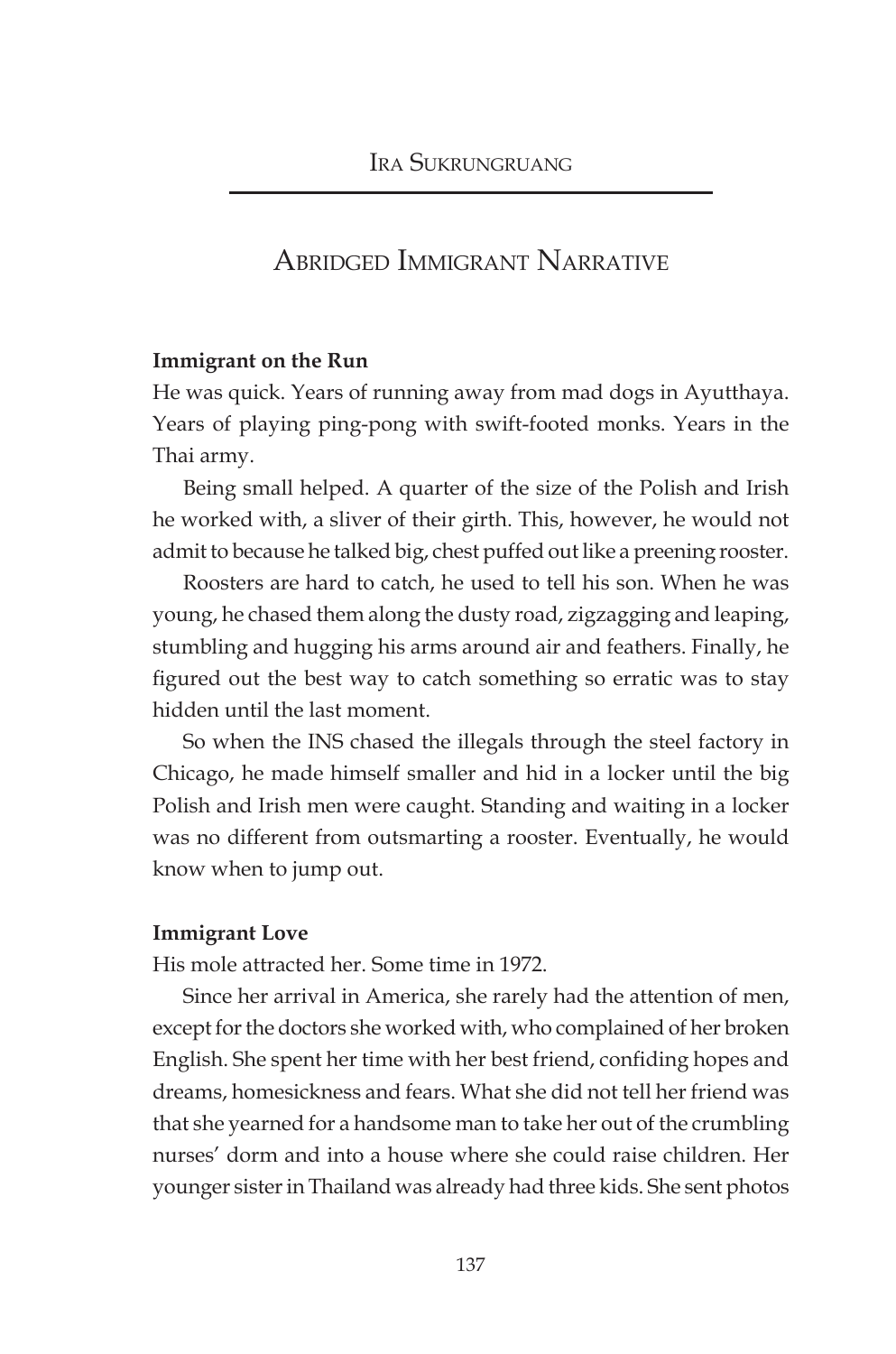and letters written on thin blue airmail stationery. At the end of each letter, her sister asked about prospects.

Enter this man with his mole. She began to feel wanted and needed and desired. And perhaps she had forgotten where she was, forgotten her fears of this country while talking to the man, who was generous with compliments. She did not know he had been married once before. She did not know about the daughter he left in Thailand. She did not know he was in the country illegally. Those details did not matter because he said she had beautiful lips. He said he could read fortunes.

They sat by the fireplace at a party, plates of food on their knees. As she picked at grains of rice, he took out a notebook from his back pocket and drew lines that resembled a tic-tac-toe grid. He started asking her questions: What day were you born? The time? What animal are you in the Chinese Zodiac? After she answered his questions, he smiled. According to this, he said, we will be happy together for a long time.

# **Immigrant Joy**

Immigrants do not experience joy. They are surprised by and suspicious of it. What is this feeling, they wonder, bubbling in their chests? Why does it feel, briefly, comfortable, like home? Why is today not as long as any other day?

Never do they allow themselves to feel, to laugh, to smile, to indulge in the sensation. Never do they let their guard down. They think joy comes with false pretenses because, to an immigrant, joy is short-lived; joy is closely followed by its opposite.

# **Immigrant Marriage**

Their wedding was not in the familiar heat of their home country. There were no sisters or brothers or uncles or aunts or cousins. They did not walk side by side around a jeweled temple three times. Their parents did not meet to discuss the compatibility of their union. They did not kneel together in front of monks, heads bent low and praying,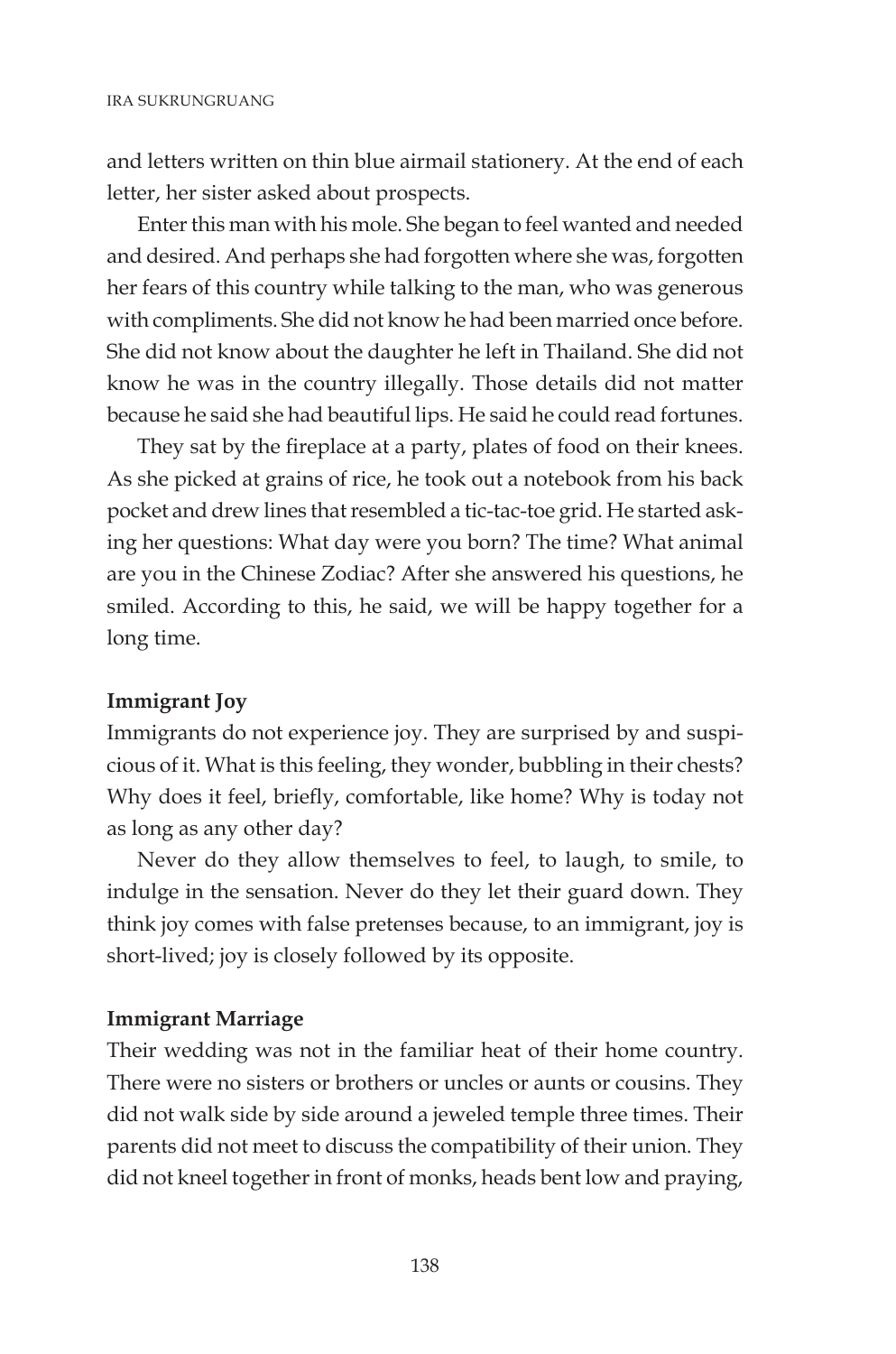while a delicate white string laced through their hands and looped into the palms of a golden statue of Buddha looming above them. They did not partake in the traditional water ceremony where both sides of the family would sprinkle water over the married couple's hands, wishing them luck and a quick baby.

Their wedding took place instead at the Cook County Courthouse. There was a judge. There were a few friends. It was a quick wedding because the line for matrimony was long that day. Behind them was a Hispanic couple. And behind them was an African couple. And behind them a Vietnamese couple and a white couple who did not speak English.

Afterwards, they had a small party at a Chinatown restaurant. A band played a version of Nat King Cole's "Stardust" and though she wanted to dance, he did not. So, she glided by alone, back and forth, pretending to have someone holding her, while he sipped a soda and laughed.

## **Immigrant Dreams**

He took her to open houses in the suburb. Large improbable homes they could never afford. These were houses doctors or lawyers bought. These were houses for immigrants who came to America with money already. Real estate agents tried to push a sale. Imagine, the agents would say, this bedroom as yours. They did imagine themselves occupying this room that was bigger than their apartment in Irving Park. Imagine, the agents would say, your future kids running around the yard. They did imagine future kids running around the yard. They saw a garden, too, with big-fisted dahlias and roses and bitter melons and cucumbers growing along the fence.

He would tell her his dreams of getting rich: the Thai restaurant he wanted to open, the cable company in Thailand he left to a friend to watch over; the fortune telling business, which was getting more clients. He would tell her about how he would be made head supervisor at the tile factory and his salary would triple. He would tell her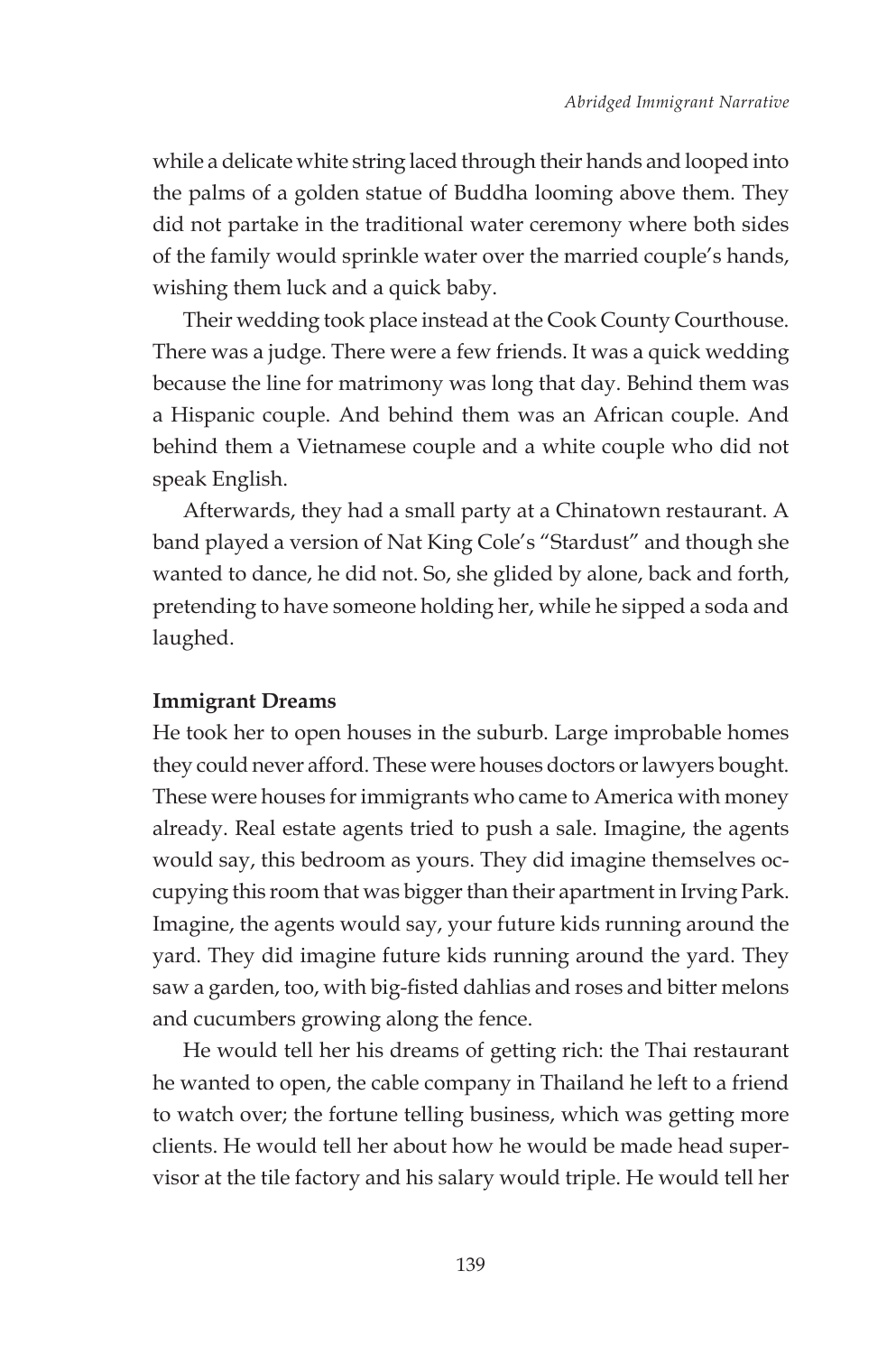that soon—real soon—they would move out of the apartment into a house of their dreams. America would make this possible. If he were still in Thailand, he would be fixing someone's car. If he were still in Thailand, he would be washing someone else's dishes. If he were still in Thailand, he would be drowning.

She did not tell him her dreams. She did not want to interrupt his excitement. She did not want to say these houses scared her because it meant they were moving farther away from her home across the ocean. She did not want to tell him that at night she would wake up and watch him sleep and think he is a wonderful man and she is undeserving of his love. She did not tell him that she listened to the Lake Michigan waves and imagined it to be the ocean. She did not tell him that when she dreamed it was always about her father and her brothers and her sisters, and they were calling her back. She did not tell him how glad she was to have found a man like him to dream the appropriate dreams for her.

She clung hard to his hand as they went from room to room, imagining, from house to house, hoping.

## **Immigrant Son**

He was born in 1976 after 24 hours of labor and cried for days. The hospital had octagonal windows, and she remembered as she pushed him out, how the rising sun cast a shaft of light on the wall beside her, and it was the light she concentrated on, the light that assuaged her labor pains. Afterwards, the doctor put him in an incubator because he was yellow.

For three days, his mother could not touch him. She watched the rise and fall of his sunken chest. She envied the nurses who came in and out of the room and moved his small arms, listened to his small heart, cleaned his small body. They told her he was getting stronger. They told her she would be able to hold him soon. They told her they never saw a baby born with such thick hair.

His father was in Thailand to check on the cable company that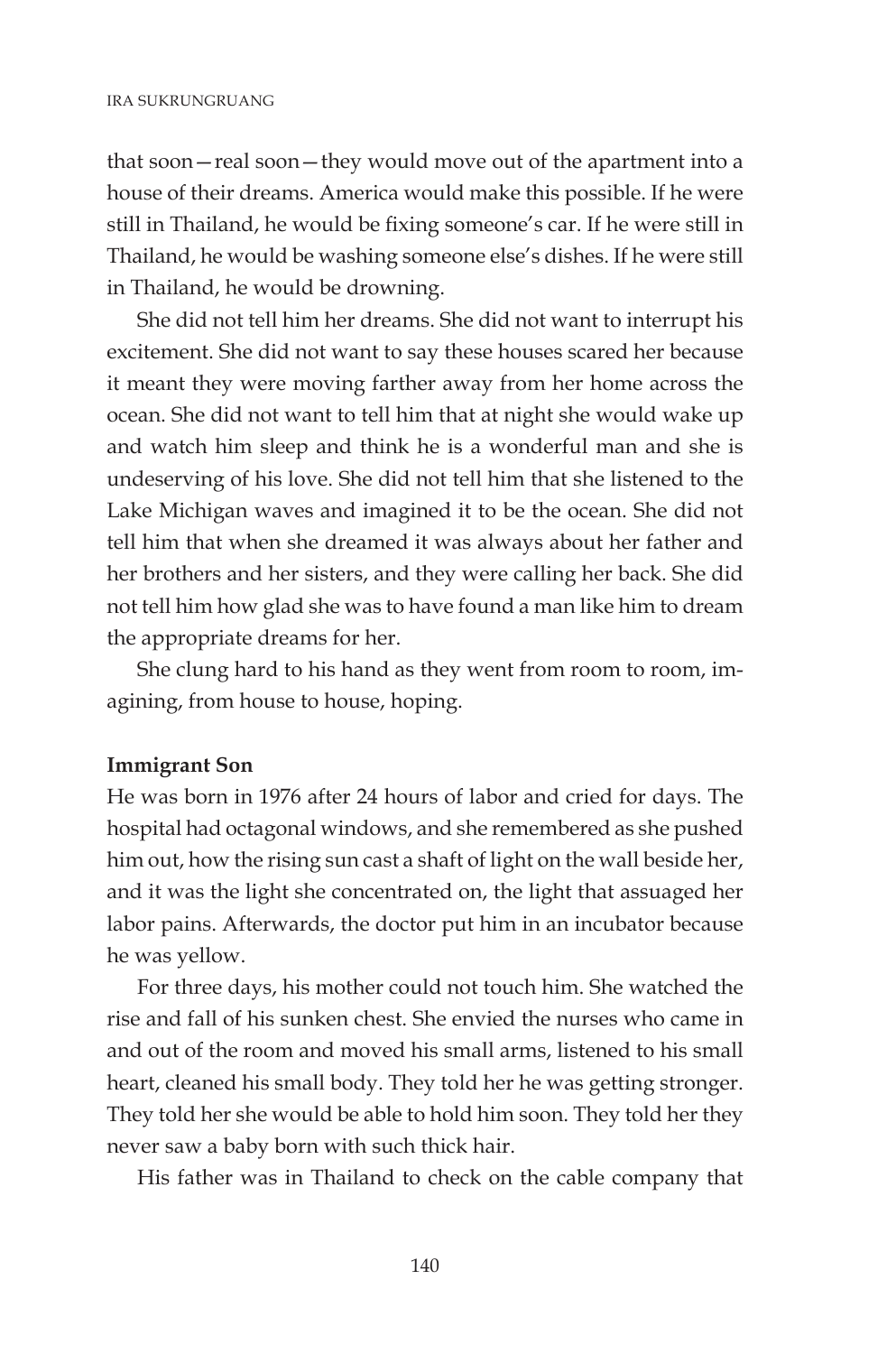went bankrupt. He called every hour. He asked the same questions.

How is he doing? Better. What does he look like? Small. What looks like me the most? His hair.

Over the phone, he laughed loud and proud, and it did not matter that he lost money over a defunct company because now he had a son to carry on his name.

When the nurses asked for a name, she thought of her father's. Chua. She thought about how that name would connect her son to the person never far from her heart. She thought of the smoking pipe in his mouth. She thought of his patience. She thought of how it was her father's urging that made her come to America.

In the end, a new life needed a new name. A new name in this new country. She quickly flipped through a book. "Something American," she decided. "Something easy." There is nothing easier than a name with only three letters.

## **Immigrant Pride**

This is my son, he kept saying to anyone who would listen. Look at him, he said. Isn't he handsome? he said. He will be famous, he said. He will break hearts, he said. See how black his hair is? he said. See his birthmark shaped like Thailand? he said. See how tight he grabs your finger? he said. He likes to pull my hair, he said. He makes wonderful noises, he said. He watches everything, he said. He watches my every move, he said.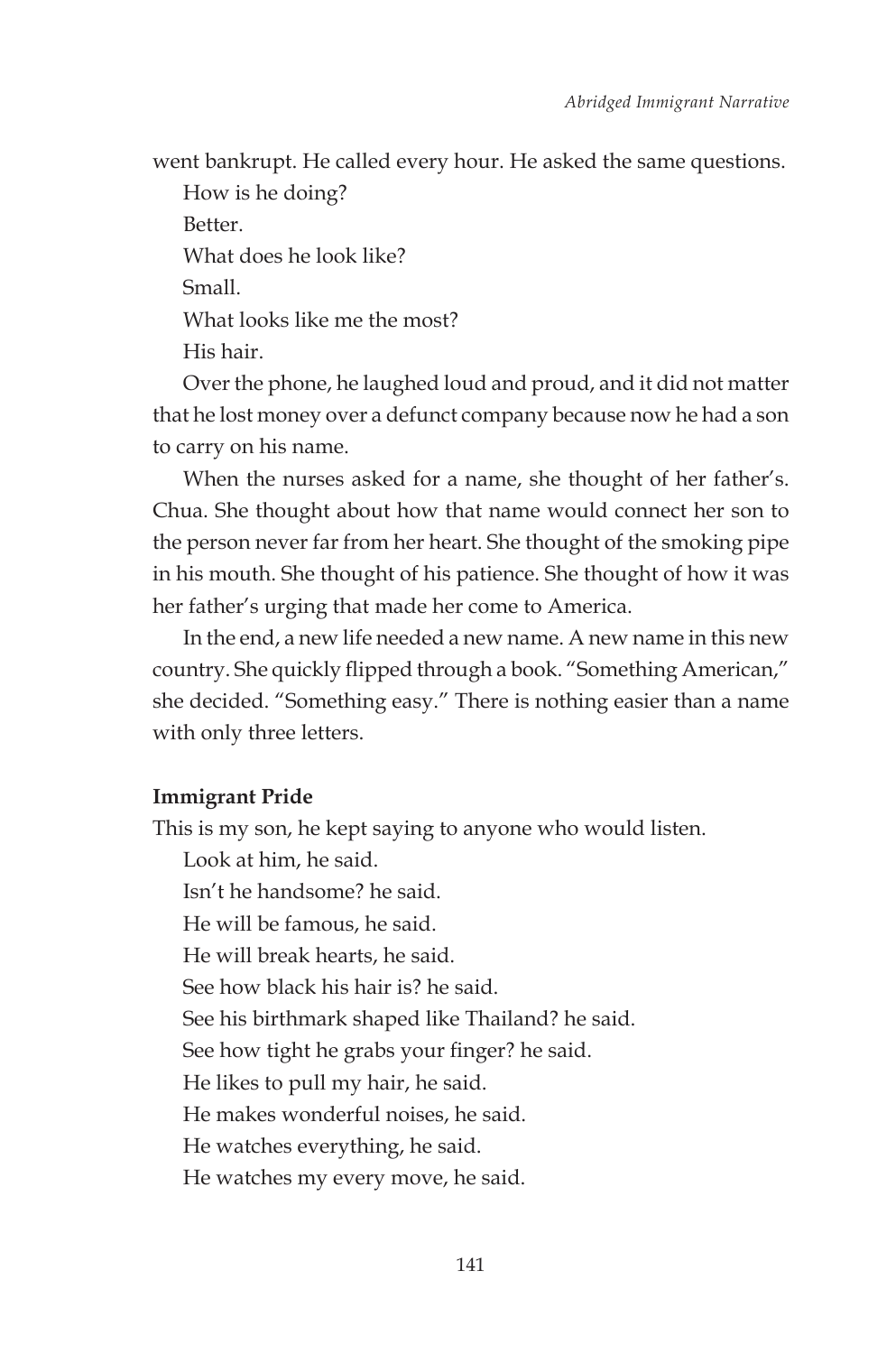I can't believe he is mine, he kept saying to anyone who would listen.

# **Immigrant Protection**

She held him tight to her. She read that the Hmong kept their infants with them all day, attached to their chests. They never were separated. They slept with them. Ate with them. Bathed with them. This was the reason why Hmong children stuck close to home.

She did not allow anyone to hold him in fear that they would drop him. She held him so tight at times, his young skin bruised.

When her husband was away at work, she spoke to her son.

You love your mama. You love your mama. You love your mama.

#### **Immigrant Dreams II**

They moved into a house they never thought they could afford. In a suburb. Two floors. White brick. Black roof. They asked a Buddhist monk at the temple in Chicago to come and bless the home. He wore large thick glasses, and because of them, his eyes were magnified like an insect.

This scared the boy. He cried in his father's arms.

The monk went into every room and sprinkled holy water. He traced a holy symbol with wet white powder on all the doors. He said this house would protect the family from all harm; nothing bad could enter. He said he sensed only good here. He said the boy should sleep in the bedroom that faced east. He said that when the boy slept make sure he didn't face the ceiling. Only bad dreams came to those who slept looking up.

At night, the mother watched her son sleep, watched him toss and turn. He was a restless sleeper, one who could end up sideways in bed. Once, she found him so tangled in his blankets it nearly choked him. This night was no different. When he moved to the flat of his back, his mouth wide open, face toward the ceiling, she gently pushed him onto his side.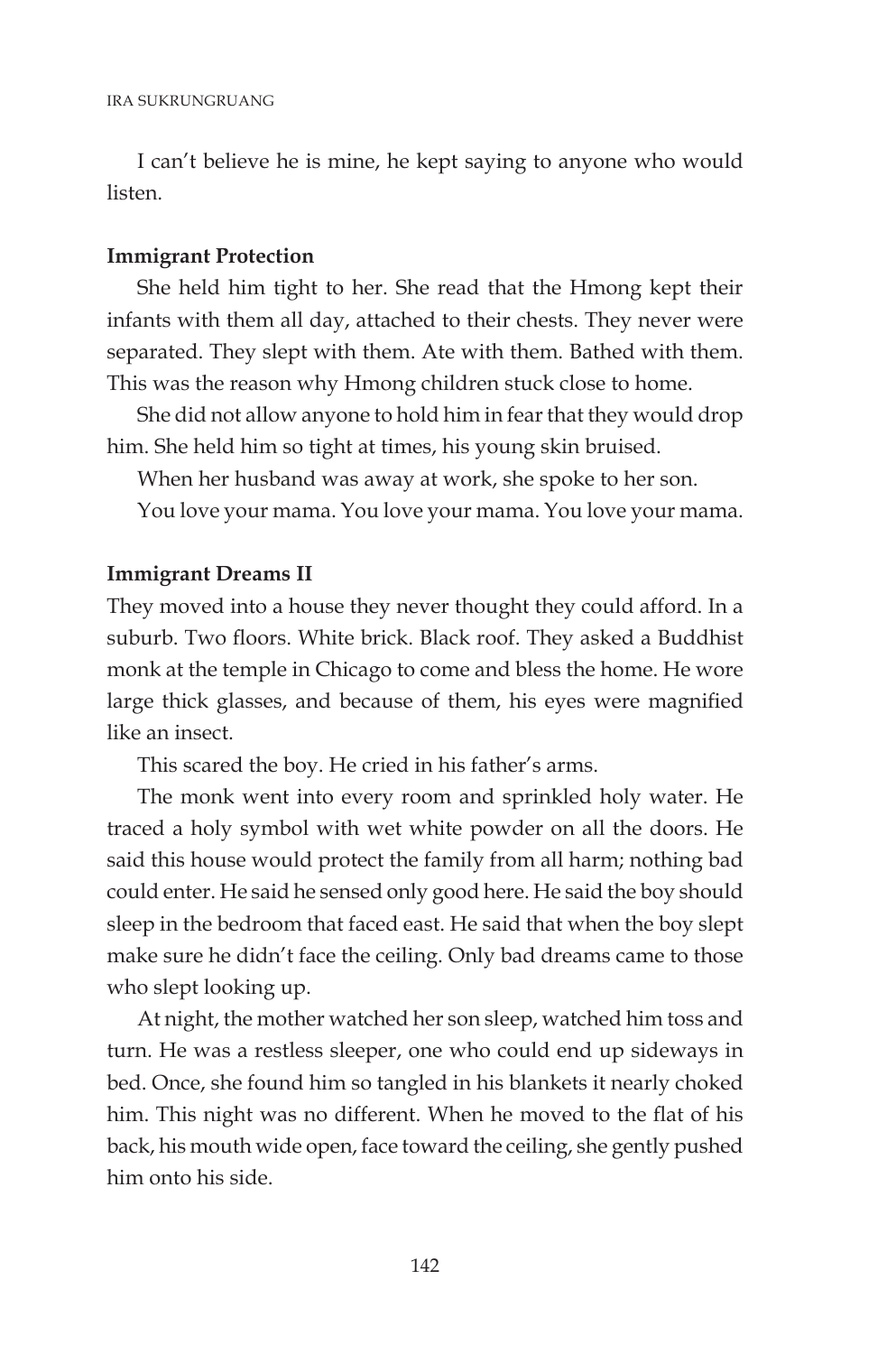There were nights she did not sleep at all, her worry of bad dreams keeping her up. She asked Buddha daily to send only good thoughts when he slept. She asked him for his protection. She asked him why she could not stop worrying, why she felt all of this good fortune would soon disappear.

# **Immigrant Lessons**

When the boy turned five, his father bought him a bike. A real bike. Nothing with training wheels. When the father was younger, nearly the same age as his son, his mother threw him into the middle of the river. She told him this was how he was going to learn to swim. If he did not, he would be washed away and drowned. She watched him struggle. She watched him slap at the water. She watched the river take him further away. He said the river made her smaller and smaller. That was the reason he survived. He needed to get to her. He needed to show her how capable he was. And so he swam, clumsily, back to shore. He said his body hurt. He said he coughed out water.

Teaching his son how to ride a bike would be no different. He did not steady the bike. He did not run alongside it. He simply watched the boy get on and fall. Get on and fall. The boy's knees were bloodied. The boy's face was wet.

I don't want to ride anymore, the boy said.

Get on, the father said.

It hurts.

Get on.

The boy got back on and fell. But the time between falls were getting longer now. The boy was learning to pedal. The boy was learning to fall without pain. The boy was no longer crying. Instead, his face was full of determination.

Finally, the boy coasted with ease. It was as if his earlier clumsiness evaporated.

Look, said the boy. I'm riding.

When the father made it to shore those many years ago, after he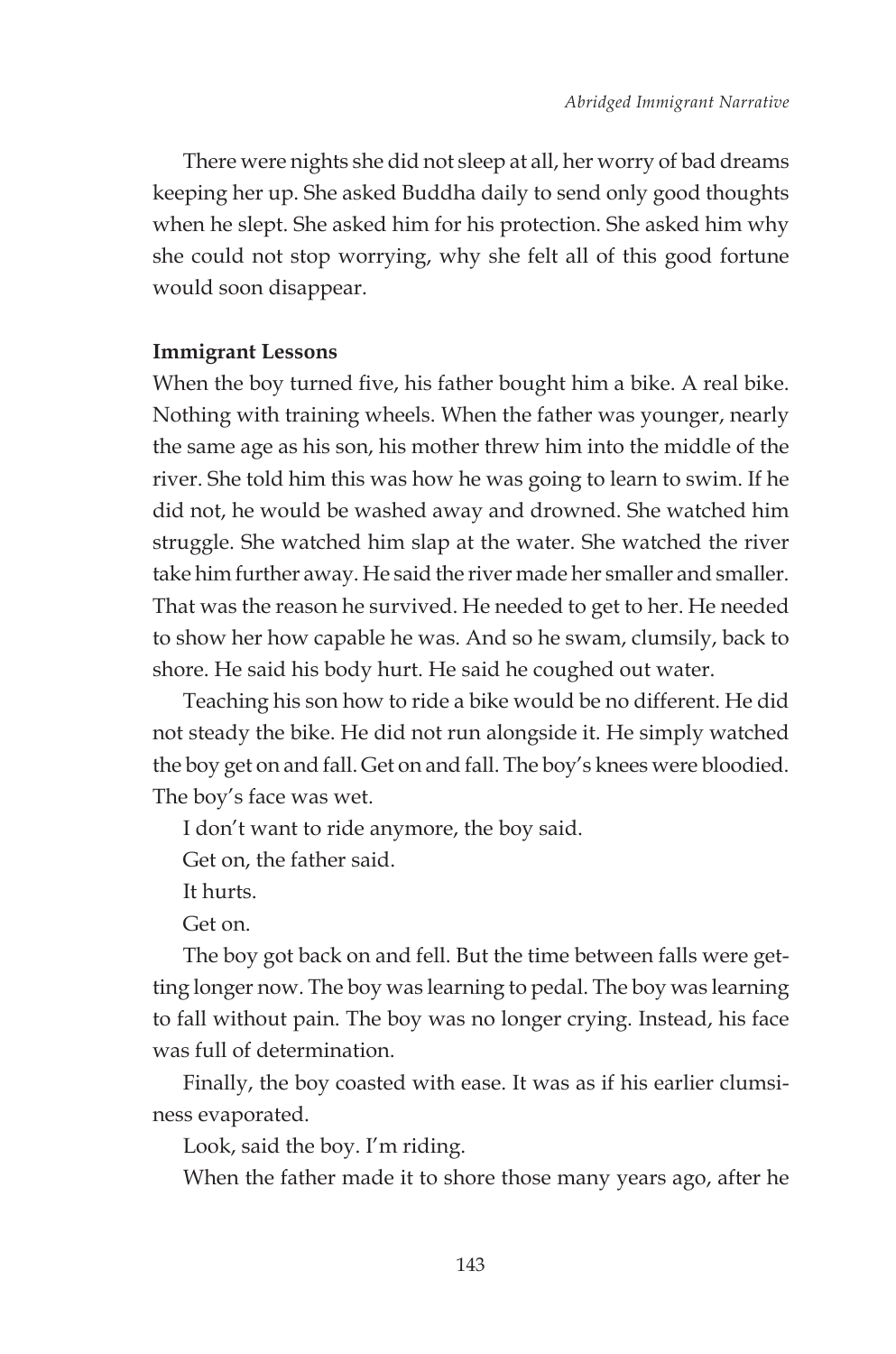had coughed out the river's water, he looked up for his mother, but she had gone home without word or praise.

I'm very proud, said the father. You ride well.

# **Immigrant Borders**

The immigrant comes in search of a larger world only to find a smaller one. Yes, the land is expansive. Yes, it stretches across deserts and mountains and prairies. But the immigrant only feels safe, feels free, in the space of home. There are invisible borders here. Around the house to the front of the driveway. Inside this space, the immigrant can do what he or she pleases. The immigrant can cook stinky food. The immigrant can pray in any language, to anyone. The immigrant can say aloud, "America is a peculiar place." The immigrant can raise a son any way he or she wishes.

Once, on a hot summer day, the son rode his bike up and down the driveway. The father was at work at the tile factory. The mother sewed inside, watching him from the front window. He did endless loops. He loved the sensation of wind whizzing in his ears. His lobes were long. His mother told him they were like Buddha's, and when he went fast, they fluttered. He knew the border. He knew he could not ride past the driveway and into the street. He had heard this lecture countless times. He was at the age, however, of testing boundaries. He wanted to know how fast he could go. He wanted to know how fast he could make his earlobes flutter.

So he pedaled. Hard. His muscle pulsed. Hard. He breathed. Hard. The end of the driveway came and went and he was on the blacktop of the street, his ears fluttering like a speed bag. Wind whooshed.

His exhilaration was short lived.

A car blared on its horn. Swerved. Missed. Sped away. Shouted "Fuck" out the open window.

The mother stormed out of the house. She yanked him by one earlobe. She threw him down on the grass. She hit his legs, his arms, his back, any unprotected part of him. It did not matter that the neighbors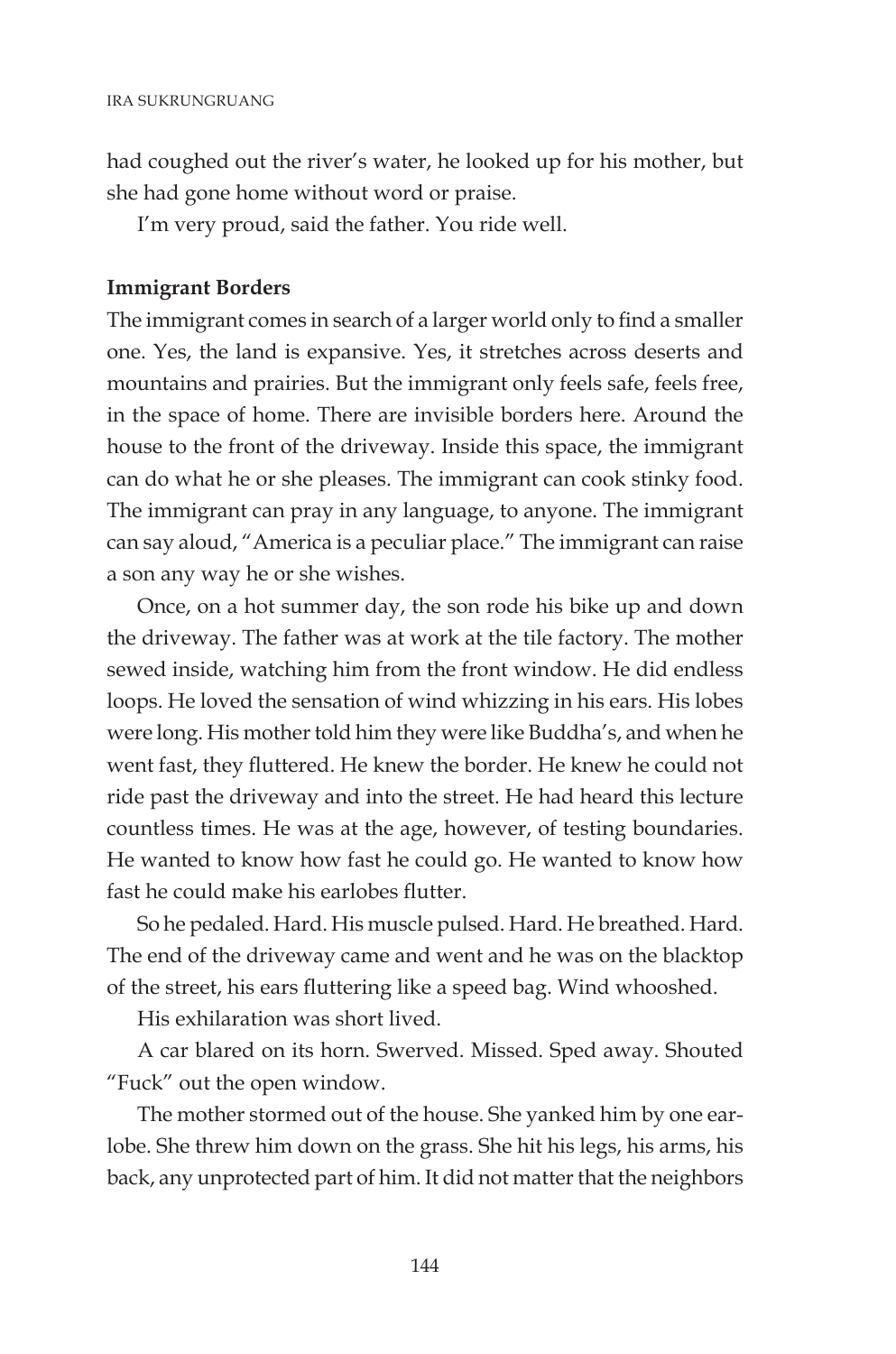were out. It did not matter that other children saw this small Thai woman, this small immigrant woman, hitting her son repeatedly. She was blind to their gazes.

How many times? she said. How many times do I tell you?

The boy cried. Grass blades poked his face. He promised not to do it again, but knew this to be a lie. He would do it again. He would pedal even faster next time. He liked the feeling of speed; he liked the sound; he liked the danger. He marveled at the word "fuck."

The borders expanded.

The mother knew this, which was why she hit harder, which was why she kept saying to him, Listen to your mother, and don't do that again, and I can't lose you. It was why she picked him up and held him hard to her chest, held him so hard he said he could not breathe.

#### **Immigrant Loyalty**

Question: What is the best country in the world? Answer: Thailand. Question: Who is the greatest man in the world? Answer: Daddy. Question: And? Answer: The King. Question: Who else? Answer: Buddha. Question: What language should you speak all the time? Answer: Thai. Question: What are you? Answer: I am Thai.

#### **Immigrant Dreams III**

In the summer, he mowed the lawn. In the fall, he raked the leaves. In the winter, he shoveled the snow.

In the summer, she took care of their son. In the fall, she took care of their son. In the winter, she took care of their son.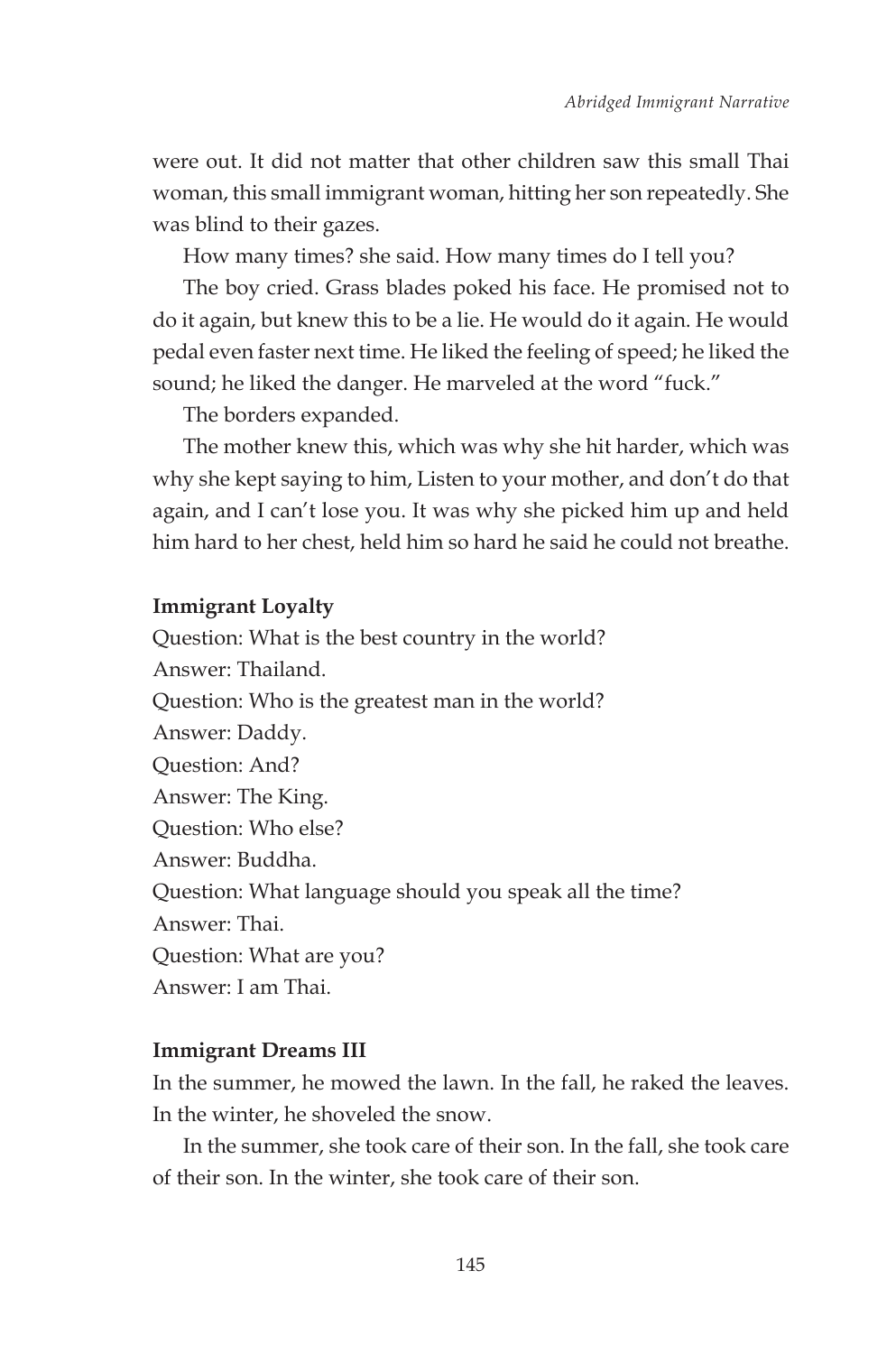Both were content. Both had fulfilled a shared dream.

When one dream is achieved, what do we do? Do we stop dreaming?

An Immigrant's Dream is not an American one. An American Dream revolves around one notion: Success. An Immigrant's Dream revolves around one notion: Survival.

Now the two of them began to dream for their son. The father wanted a professional golfer. The mother wanted a doctor. The father wanted to continue living in the states. The mother wanted her son to marry someone Thai and eventually return to his ancestral home.

The boy. He dreamed of being a boy.

# **Immigrant Fear**

The boy stood next to his mother at the bank. He could barely see over the counter. He eyed the candy dish. He was six and wanted nothing to do with this; somewhere in his young brain, he knew this would be his role for the rest of his life.

The bank teller asked, Can I help you?

The boy stared up at his mother and then at the bank teller. He said, My mother would like to deposit some money into her account.

The bank teller looked down at the boy, smiled, and then at the woman beside him. She asked the woman, What is your account number?

The mother spoke to the boy and the boy translated. He handed the bank teller a check.

The bank teller said, This check won't clear right away.

The mother told the boy to ask the woman why.

The amount is large, said the bank teller. It will take a couple of days.

The mother frowned. She spoke to the boy again.

The boy rolled his eyes. The mother nudged him. The boy sighed. The mother cleared her throat. The boy looked at the bank teller, as if to say he was sorry for all of this. He then said, My mother would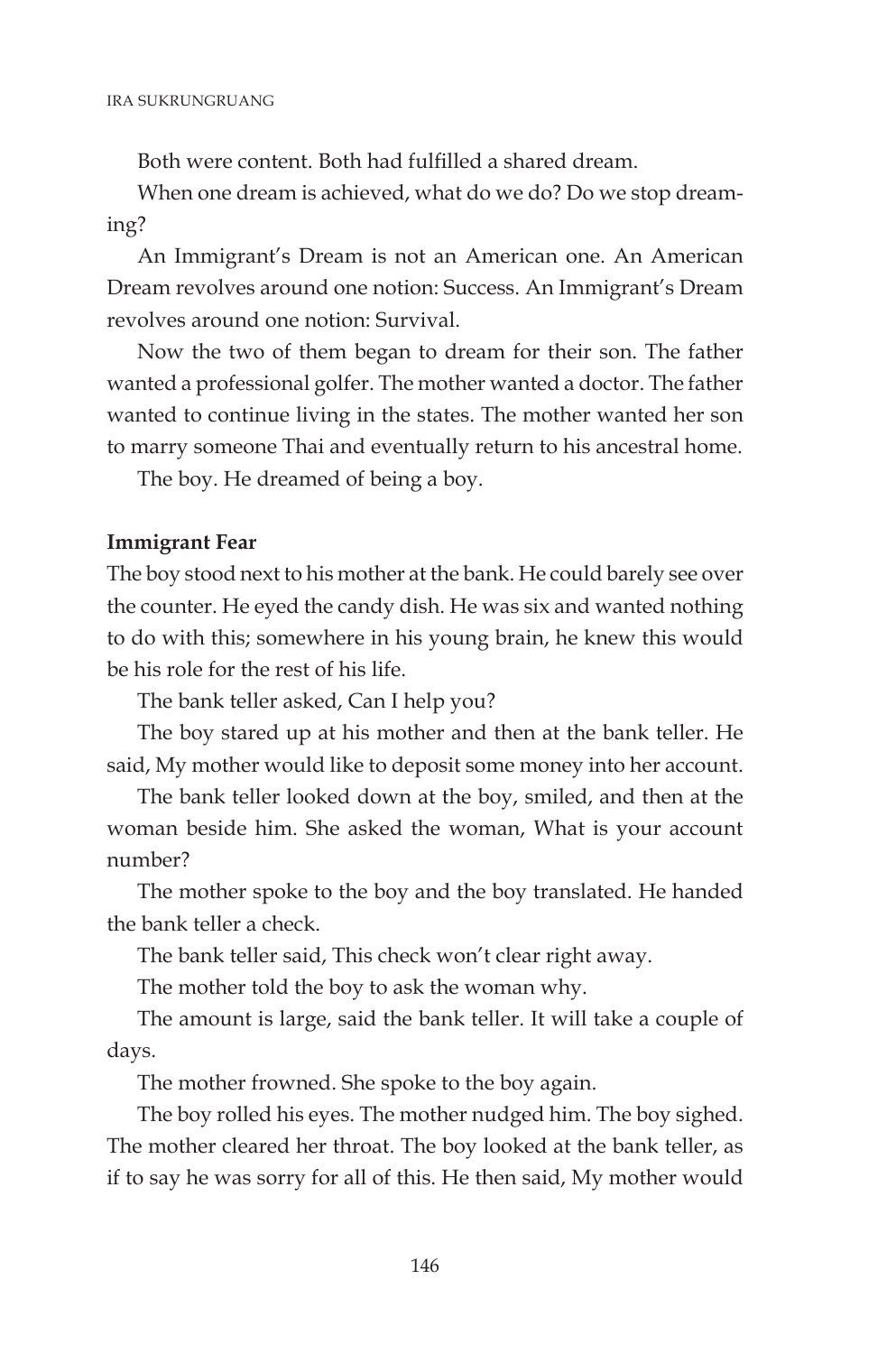like to know the exact date the check will clear. She would also like to have your name and number, so she can contact you if the check does not get into the account. She would also like to add that last month's statement came late in the mail, and would like to make sure that would not happen again.

After everything was settled, the boy asked the bank teller for a green lollipop, his favorite.

The boy found himself talking to accountants and waitresses and sales clerks. He inquired about bra sizes and ordered whenever they went to an American restaurant.

When the boy got older, he asked the mother why she could not talk for herself. He knew she could speak English. Speak it relatively well.

She was older, gray creeping into her thinning hair. She said American people were like that one monster villain the boy was so afraid of.

Freddy Krueger?

The mother nodded. American people were like Freddy Krueger. They stole her voice.

#### **Immigrant Fear II**

The man never let negative thinking enter his brain. He did not want to admit that he was sixty and none of his plans were coming to fruition and he had been working at the same factory for years, the same factory that scarred his hands, and he was not a rich gas station owner and he did not have a restaurant. He did not want to admit that the woman he loved, still loved, did not love him as much as she loved their son. Not even close. He did not remember the last kind thing she said to him. He did not remember that last time they were intimate. He did not want to admit that on some days he did not want to come home, but rather, he wanted to drive all night through the lighted city. He did not want to admit that women at the temple still found him attractive, even though that mole had hair on it. He did not want to admit that he found them attractive too. He did not want to admit the guilt he sometimes thought about feeling, about how he left his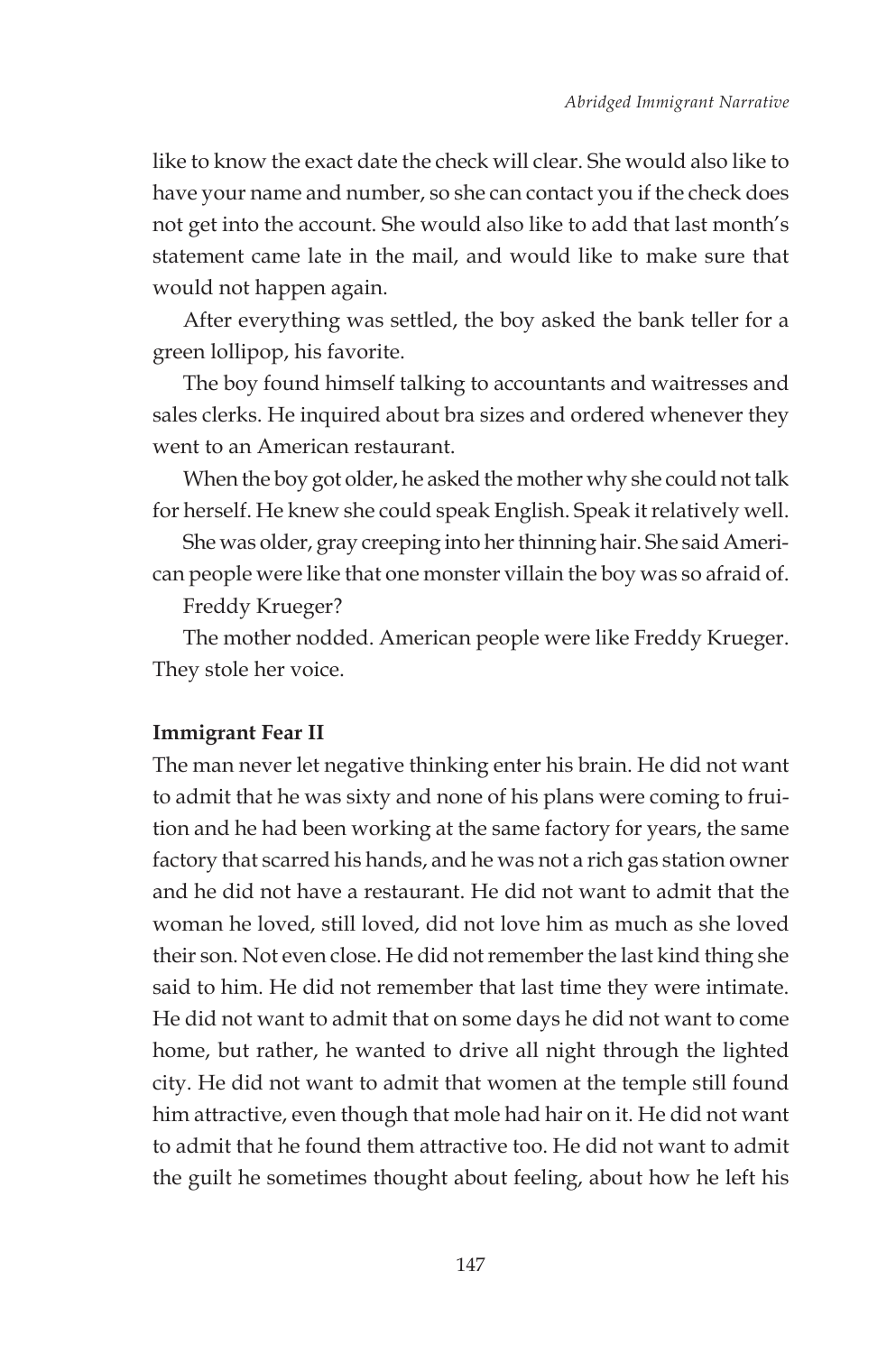other family in Thailand, about how he did not treat his son well on the golf course, about how he sometimes pushed a little too hard for his own gain, about how he talked big but it was always just talk.

To admit all of this was to admit his unhappiness. He was not unhappy. He loved America. He repeated this.

I love America. I love America. I love America.

# **Immigrant Fear III**

When the boy turned thirteen, he began making and receiving phone calls. To and from white girls. The mother sometimes picked up the phone. She would say in bad English, Who is calling?

The girls on the other end of the line would tell her their names.

It's Jean. It's Claudia. It's Brenna. It's Heidi. It's Jenny. It's April. It's Sara. It's Dalphine. It's Vicky.

She would sigh and hand the phone over to her son, and he would talk for an hour or so before hanging up.

Once, the mother quietly picked up the phone to eavesdrop on her son's conversations with these white girls. She anticipated gossip about school. She anticipated innocent chatter.

She heard: Will you be my butt doctor?

She heard her son: I have advance degrees in being a butt doctor. She heard: My butt is in need of doctoring.

She heard her son: Let's make an appointment to fix your butt.

The mother hung up. Panic stabbed at her chest; it felt like a hundred sharp syringes into the heart.

## **Immigrant Regret**

Throughout the course of an immigrant's life, regret is never far behind. The immigrant has feelings of regret daily, hourly, by the minute or second. Buddha teaches that regret and guilt are the worst forms of suffering because they cannot be easily erased. They follow. They linger.

The man regretted stealing his friend's student visa all those years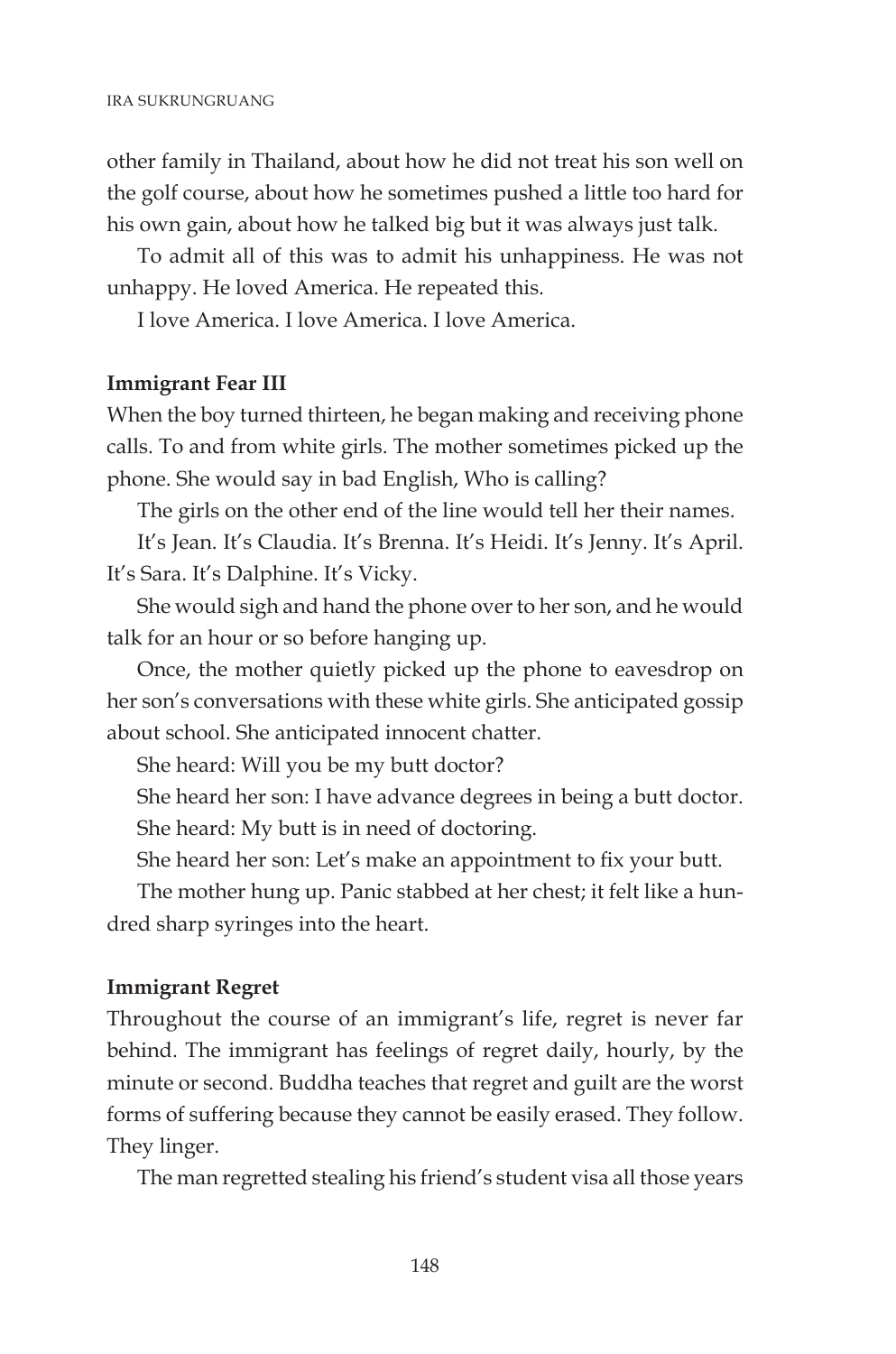ago. The woman regretted leaving her family behind. Coming to America, for an immigrant, is a form of regret.

For most of their lives together, they tried to look beyond their regret and guilt. What was there to regret, they wondered, when we live in a beautiful home, in a good neighborhood, with two cars, and a son who can do no wrong? Why feel guilty, they wondered, when there is so much to celebrate?

Like their son winning golf tournaments. Like their son doing reasonably well in school. Like their son receiving the American Legion Award on graduation day. He stood on stage, in blue robes, with a plaque cradled in his arms. He was asked to make a speech. The parents waited for him to say how much he loved them. They waited for him to say that they had made many sacrifices for the betterment of his life.

Instead, he said: It's good to be an American.

He walked off the stage to roars. The parents clapped, too; they did not know what else to do.

## **The Immigrant Son . . .**

 . . . is no longer a boy. His parents have moved back to Thailand. They are divorced. He talks to his mother once a week. He talks to his father occasionally. The son goes to temple once a month, for the food, not for Buddha. He says prayers to himself, all those prayers that his parents made him remember and recite every night.

Sometimes a friend will ask about his family. Where are they living now?

In Thailand, he says.

Do you have family here in the states?

No.

Is it lonely?

The immigrant son shrugs. Says, Not really.

The truth: An immigrant is always lonely, and an immigrant son will inherit that loneliness. He will recognize the loneliness at odd